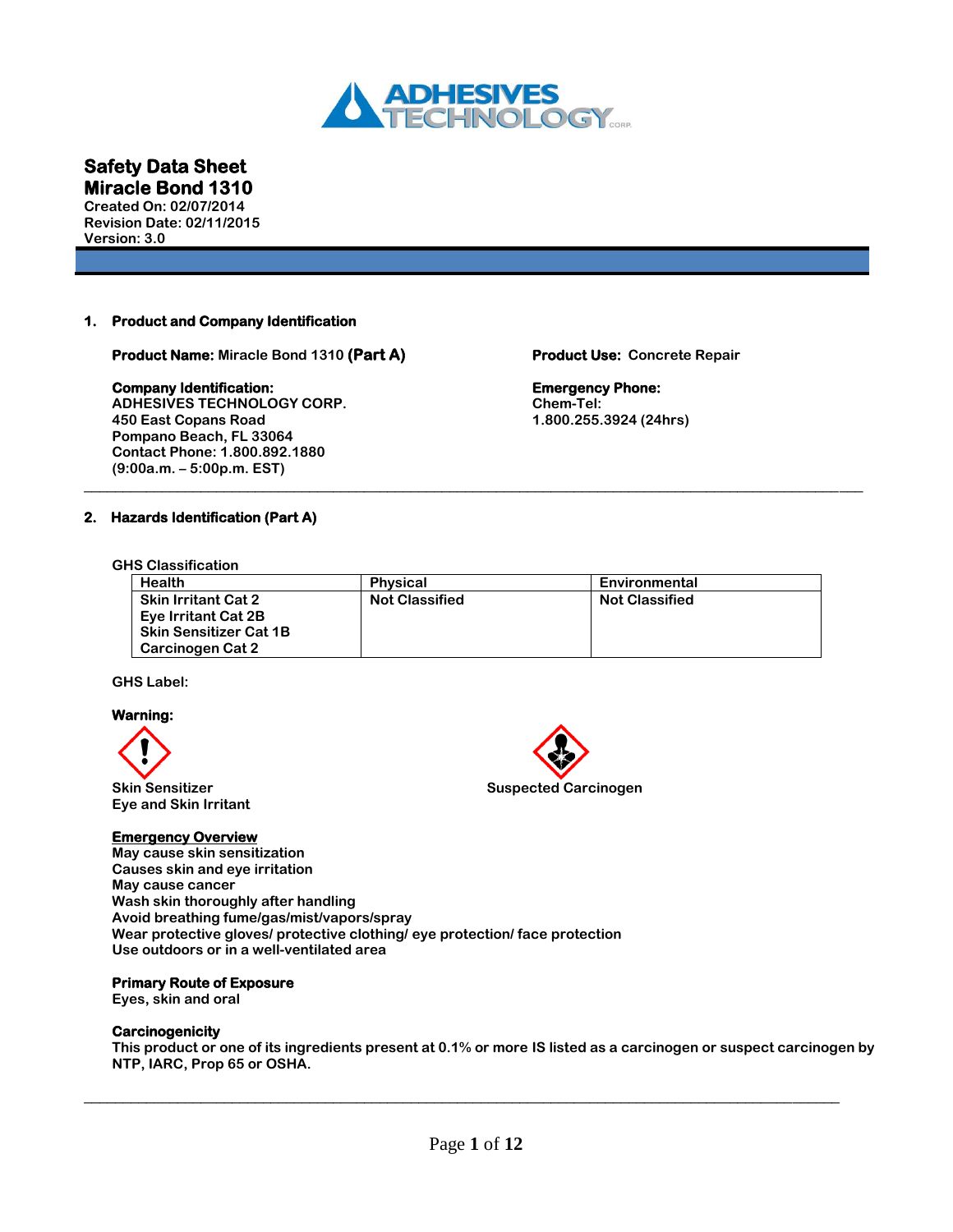

**Created On: 02/07/2014 Revision Date: 02/11/2015 Version: 3.0**

# **3. Composition/ Information on Ingredients (Part A)**

| <b>Content</b> %<br>$60 - 80$ | <b>Chemical Name</b><br>Diglycidyl Ether of Bisphenol A |
|-------------------------------|---------------------------------------------------------|
| $0.5 - 1.5$                   | <b>Titanium Dioxide</b>                                 |
| $10 - 25$                     | Non – Hazardous Proprietary Ingredients                 |
| 7 - 15                        | <b>Trimethylol Ethane Triglycidyl Ether</b>             |
|                               |                                                         |

# **4. First Aid Measures (Part A)**

**Inhalation: Move to fresh air; give oxygen if breathing is difficult. Call a physician if symptoms persist. Eyes: Immediately flush eyes with plenty of water for at least 15 minutes. Call a physician if symptoms persist. Skin: Remove contaminated clothing. Wash with mild soap and water. Get medical attention if skin irritation or dermatitis persists.**

\_\_\_\_\_\_\_\_\_\_\_\_\_\_\_\_\_\_\_\_\_\_\_\_\_\_\_\_\_\_\_\_\_\_\_\_\_\_\_\_\_\_\_\_\_\_\_\_\_\_\_\_\_\_\_\_\_\_\_\_\_\_\_\_\_\_\_\_\_\_\_\_\_\_\_\_\_\_\_\_\_\_\_\_\_\_\_\_\_\_\_\_\_\_\_\_\_\_\_\_

**Ingestion: Give plenty of water. DO NOT induce vomiting. Call a physician immediately.**

**Other: Referral to a physician is recommended if there is any question about the seriousness of the injury/exposure. If sensitization occurs, future contact with the material should be avoided.**

# **5. Fire Fighting Measures (Part A)**

**Flash Point: 149 0C (>300 0F) Flammable Limits: N/A**

### **Extinguisher Media**

**Carbon Dioxide, Dry Chemical, Water Fog**

# **Unusual Fire and Explosion Hazard**

**None known. Thermal Decomposition can be formed.**

# **Special Fire Fighting Procedures**

**Firefighters must wear self-contained breathing apparatus and full protective clothing to prevent contact with toxic and/or irritating fumes.** 

# **6. Accidental Release Measures (Part A)**

### **Personal Precautions:**

**Avoid all personal contact. In enclosed areas, cleanup personnel should wear self-contained breathing apparatus.** 

\_\_\_\_\_\_\_\_\_\_\_\_\_\_\_\_\_\_\_\_\_\_\_\_\_\_\_\_\_\_\_\_\_\_\_\_\_\_\_\_\_\_\_\_\_\_\_\_\_\_\_\_\_\_\_\_\_\_\_\_\_\_\_\_\_\_\_\_\_\_\_\_\_\_\_\_\_\_\_\_\_\_\_\_\_\_\_\_\_\_\_\_\_\_\_\_\_\_\_\_

### **Environmental Precautions**

**Cover spills with sawdust, vermiculite, or other absorbent material to minimize spreading of the material before collecting.** 

# **7. Handling and Storage (Part A)**

\_\_\_\_\_\_\_\_\_\_\_\_\_\_\_\_\_\_\_\_\_\_\_\_\_\_\_\_\_\_\_\_\_\_\_\_\_\_\_\_\_\_\_\_\_\_\_\_\_\_\_\_\_\_\_\_\_\_\_\_\_\_\_\_\_\_\_\_\_\_\_\_\_\_\_\_\_\_\_\_\_\_\_\_\_\_\_\_\_\_\_\_\_\_\_\_\_\_\_\_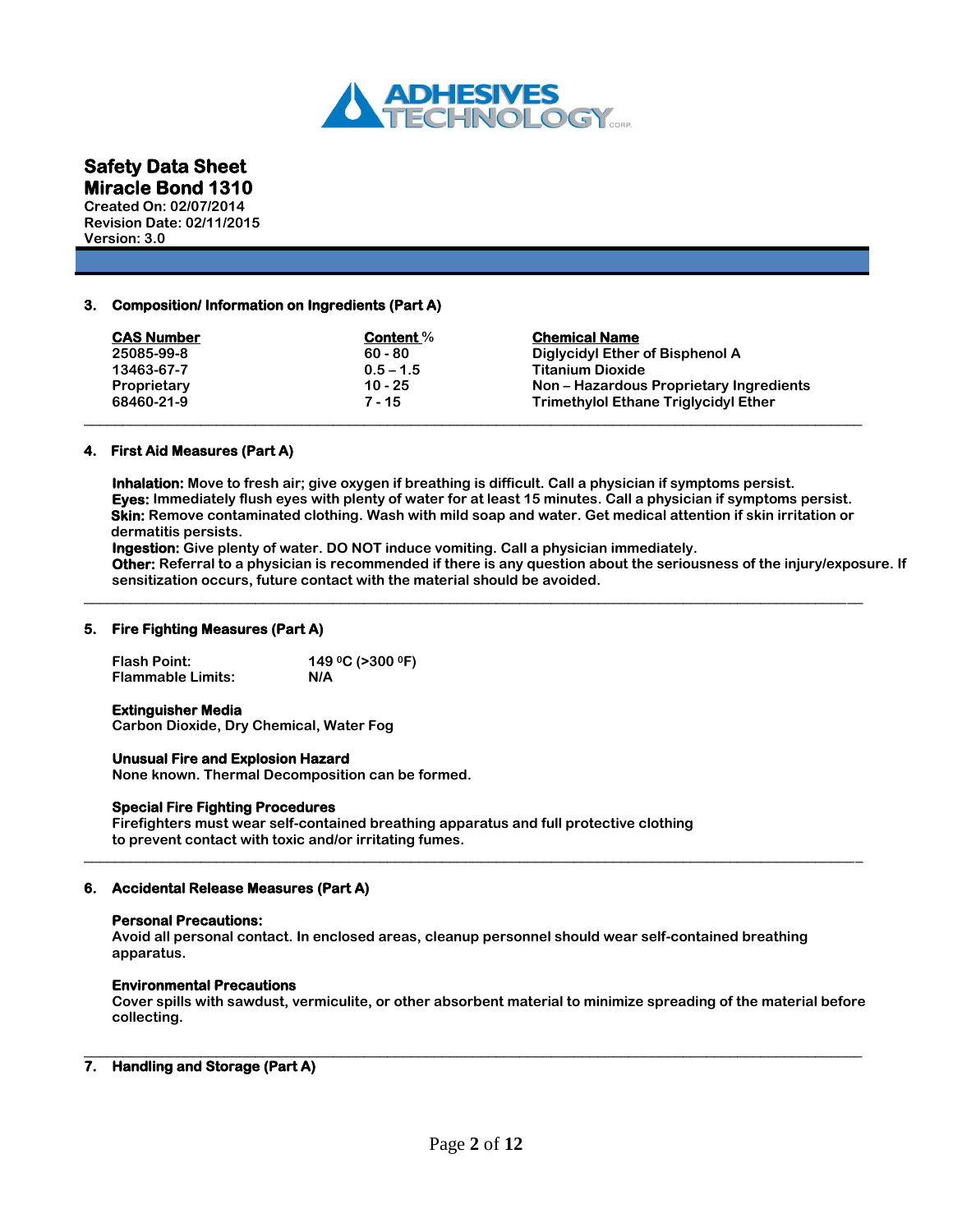

**Created On: 02/07/2014 Revision Date: 02/11/2015 Version: 3.0**

> **Handling: Avoid contact with eyes, skin and clothing. Avoid inhalation of vapors. Use with adequate ventilation. Use appropriate personal protection equipment (Section 8). Wash thoroughly after handling. Storage: Store in a cool dry place away from direct sunlight. Keep from freezing. Recommended storage temperature range in between 4 ºC and 35 ºC (40ºF and 95º F).**

# **8. Exposure Control and Personal Protection (Part A)**

### **Exposure Guidelines**

| <b>Component</b>        | CAS#           | <b>OSHA PEL</b>     | TLV         |
|-------------------------|----------------|---------------------|-------------|
| <b>Titanium Dioxide</b> | 13463-<br>67-7 | $15 \text{ mg/m}^3$ | 10 mg/m $3$ |

**Engineering Measures: Use local and general exhaust ventilation to maintain airborne concentrations below TLV. Suitable respiratory equipment should be used in cases of insufficient ventilation or where operational procedures demand it.**

\_\_\_\_\_\_\_\_\_\_\_\_\_\_\_\_\_\_\_\_\_\_\_\_\_\_\_\_\_\_\_\_\_\_\_\_\_\_\_\_\_\_\_\_\_\_\_\_\_\_\_\_\_\_\_\_\_\_\_\_\_\_\_\_\_\_\_\_\_\_\_\_\_\_\_\_\_\_\_\_\_\_\_\_\_\_\_\_\_\_\_\_\_\_\_\_\_\_\_\_

### **Personal Protective Equipment**

### **Respiratory Protection**

**None normally required. Use a NIOSH approved organic vapor chemical cartridge respirator when air movement is inadequate to control vapor build-up.**

# **Eye/Face Protection**

**Wear splash proof chemical goggles/ full face shield if there is a potential for splashing.**

### **Skin / Body Protection**

**Wear Suitable gloves (neoprene, nitrile rubber or PVC) and protective clothing to mitigate exposure.**

# **Other Protective Clothing or Equipment**

**Use protective clothing which is chemical resistant to this material. Safety shoes and boots should also be chemical resistant.**  \_\_\_\_\_\_\_\_\_\_\_\_\_\_\_\_\_\_\_\_\_\_\_\_\_\_\_\_\_\_\_\_\_\_\_\_\_\_\_\_\_\_\_\_\_\_\_\_\_\_\_\_\_\_\_\_\_\_\_\_\_\_\_\_\_\_\_\_\_\_\_\_\_\_\_\_\_\_\_\_\_\_\_\_\_\_\_\_\_\_\_\_\_\_\_\_\_\_\_\_

### **9. Physical and Chemical Properties (Part A)**

| Appearance:                 | <b>White Paste</b>          |
|-----------------------------|-----------------------------|
| <b>Evaporation Rate:</b>    | N/D                         |
| Odor:                       | <b>Slight Odor</b>          |
| <b>Solubility in Water:</b> | <b>Insoluble</b>            |
| Specific Gravity(g/cc):     | 1.36                        |
| Vapor Density(air = 1):     | Non-volatile                |
| <b>Vapor Pressure:</b>      | N/D                         |
| <b>VOC Content:</b>         | $0$ g/l (20 g/l when mixed) |
| pH:                         | N/D                         |
| <b>Boiling Point:</b>       | N/D                         |

# **10. Stability and Reactivity (Part A)**

\_\_\_\_\_\_\_\_\_\_\_\_\_\_\_\_\_\_\_\_\_\_\_\_\_\_\_\_\_\_\_\_\_\_\_\_\_\_\_\_\_\_\_\_\_\_\_\_\_\_\_\_\_\_\_\_\_\_\_\_\_\_\_\_\_\_\_\_\_\_\_\_\_\_\_\_\_\_\_\_\_\_\_\_\_\_\_\_\_\_\_\_\_\_\_\_\_\_\_\_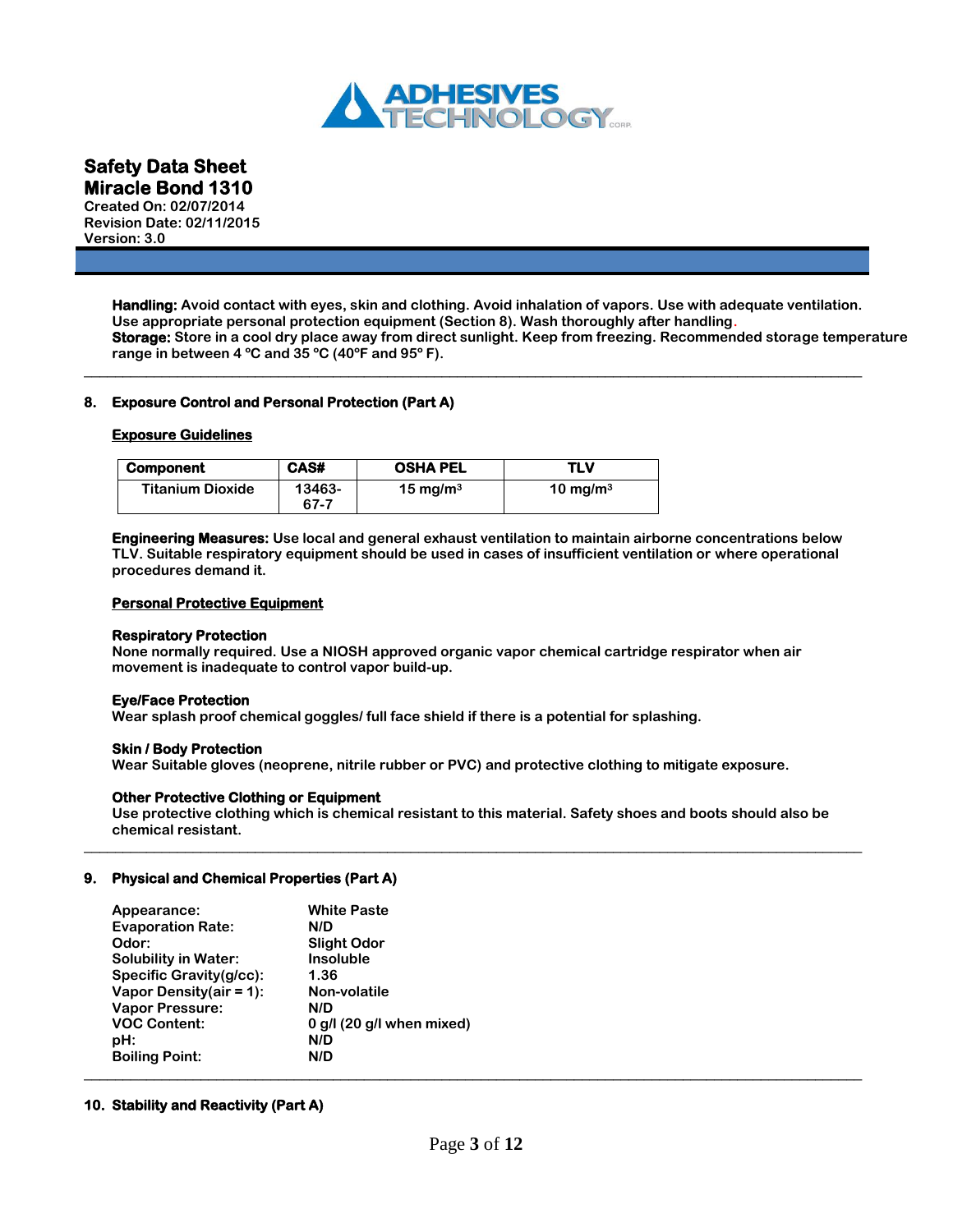

**Created On: 02/07/2014 Revision Date: 02/11/2015 Version: 3.0**

| Stability:                    | <b>Stable</b>                                                                        |
|-------------------------------|--------------------------------------------------------------------------------------|
| <b>Thermal Decomposition:</b> | Can yield $CO$ , $CO2$ and organic Nitrogen compounds.                               |
| Incompatibility:              | Strong acids, peroxides, and other oxidizing agents                                  |
| Conditions to avoid:          | Exposure to excessive heat and storage above 35°C (95°F) will shorten shelf<br>life. |

# **11. Toxicological Information (Part A)**

**Acute Oral Toxicity: Not Determined**

### **Acute Dermal Toxicity: Not Determined**

**Acute Inhalation Toxicity: Not Determined**

# **Skin Irritation:**

# **Irritating to skin**

**The product has not been tested. The statement has been derived from the properties of the individual components.**

# **Eye Irritation:**

**Irritating to eyes.** 

**The product has not been tested. The statement has been derived from the properties of the individual components.**

# **Respiratory Irritation:**

**Inhalation of vapors or mists may cause irritation to the respiratory system.** 

# **Sensitization:**

**May cause allergic skin reaction and irritation to the respiratory system. The product has not been tested. The statement has been derived from the properties of the individual components.**

# **STOT – single exposure**

**Not Determined**

# **STOT – Repeated Exposure**

**Not Determined**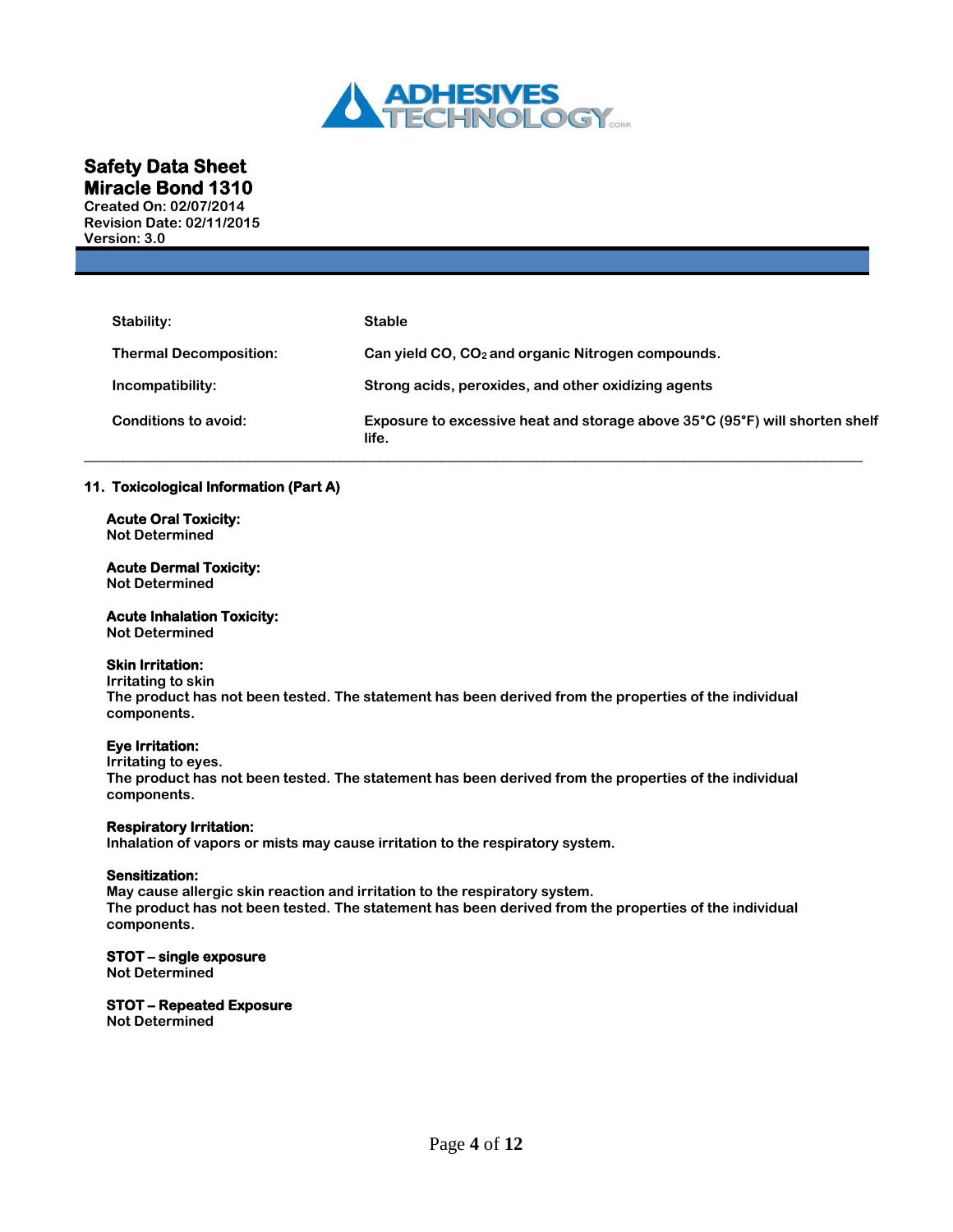

**Created On: 02/07/2014 Revision Date: 02/11/2015 Version: 3.0**

### **Carcinogenicity Classification:**

### **Titanium Dioxide:**

**IARC Group 2B: Possibly carcinogenic to humans. This product contains a chemical or chemicals known to the State of California to cause cancer, birth defects or other reproductive harm.**

\_\_\_\_\_\_\_\_\_\_\_\_\_\_\_\_\_\_\_\_\_\_\_\_\_\_\_\_\_\_\_\_\_\_\_\_\_\_\_\_\_\_\_\_\_\_\_\_\_\_\_\_\_\_\_\_\_\_\_\_\_\_\_\_\_\_\_\_\_\_\_\_\_\_\_\_\_\_\_\_\_\_\_\_\_\_\_\_\_\_\_\_\_\_\_\_\_\_\_\_

# **12. Ecological Information (Part A)**

# **Fish:**

**Diglycidyl Ether of Bisphenol A: Fathead minnow/LC50 (96hrs): >3.1mg/l**

# **Aquatic Invertebrates:**

**Diglycidyl Ether of Bisphenol A: Water Flea Daphnis/EC 50 (48hrs): > 1.4mg/l**

### **Algae:**

**No Data Available** 

# **Microorganisms:**

**Diglycidyl Ether of Bisphenol A: Bacteria, (Growth inhibition)/IC50 (18hrs): > 42.6mg/l**

# **Mobility:**

**Considering the use of the substance, it is unlikely that significant environmental exposure in the air or water will arise.**  \_\_\_\_\_\_\_\_\_\_\_\_\_\_\_\_\_\_\_\_\_\_\_\_\_\_\_\_\_\_\_\_\_\_\_\_\_\_\_\_\_\_\_\_\_\_\_\_\_\_\_\_\_\_\_\_\_\_\_\_\_\_\_\_\_\_\_\_\_\_\_\_\_\_\_\_\_\_\_\_\_\_\_\_\_\_\_\_\_\_\_\_\_\_\_\_\_\_\_\_

# **13. Disposal Considerations (Part A)**

**If the material as supplied becomes a waste, dispose in accordance with federal, state and local regulations.**  \_\_\_\_\_\_\_\_\_\_\_\_\_\_\_\_\_\_\_\_\_\_\_\_\_\_\_\_\_\_\_\_\_\_\_\_\_\_\_\_\_\_\_\_\_\_\_\_\_\_\_\_\_\_\_\_\_\_\_\_\_\_\_\_\_\_\_\_\_\_\_\_\_\_\_\_\_\_\_\_\_\_\_\_\_\_\_\_\_\_\_\_\_\_\_\_\_\_\_\_

\_\_\_\_\_\_\_\_\_\_\_\_\_\_\_\_\_\_\_\_\_\_\_\_\_\_\_\_\_\_\_\_\_\_\_\_\_\_\_\_\_\_\_\_\_\_\_\_\_\_\_\_\_\_\_\_\_\_\_\_\_\_\_\_\_\_\_\_\_\_\_\_\_\_\_\_\_\_\_\_\_\_\_\_\_\_\_\_\_\_\_\_\_\_\_\_\_\_\_\_

# **14. Transportation Information (Part A)**

**This product is not regulated as a hazardous material for transportation.**

### **15. Regulatory Information (Part A)**

| <b>HMIS Rating</b>     |   |
|------------------------|---|
| <b>Health</b>          |   |
| Flammability           |   |
| <b>Physical Hazard</b> | n |
| PPE                    | R |

 **NFPA Rating** 



 **Hazard Rating: 0 = minimal, 1 = Slight, 2 = moderate, 3 = severe, 4 = extreme**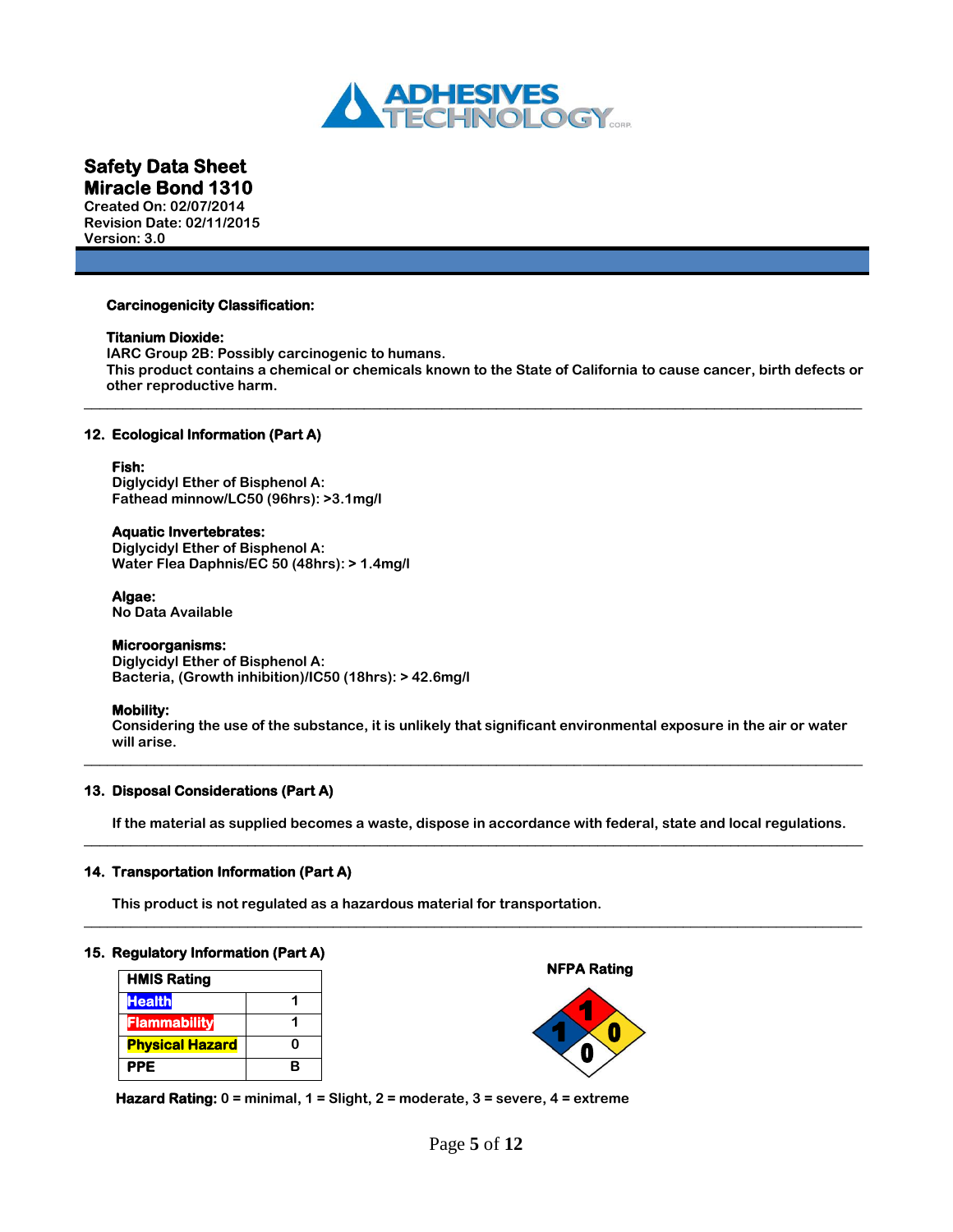

**Created On: 02/07/2014 Revision Date: 02/11/2015 Version: 3.0**

| <b>Federal Regulations</b>       |                                                                                                                                              |
|----------------------------------|----------------------------------------------------------------------------------------------------------------------------------------------|
| <b>CERCLA RQ</b>                 |                                                                                                                                              |
| <b>SARA Title 311/312</b>        | <b>Not Determined</b>                                                                                                                        |
| CA Prop 65                       | This product contains a chemical or chemicals known to the State of<br>California to cause cancer, birth defects or other reproductive harm. |
| TSCA                             | <b>Listed or Exempt</b>                                                                                                                      |
| <b>State Regulations:</b>        |                                                                                                                                              |
| <b>State RTK</b><br>NJ, MA, PA   |                                                                                                                                              |
| CAS#<br>25085-99-8<br>13463-67-7 | <b>Chemical Name</b><br>Diglycidyl Ether of Bisphenol A<br><b>Titanium Dioxide</b>                                                           |

# **16. Other Information (Part A)**

**Hazard Communication: This SDS has been prepared in accordance with the federal OSHA Hazard Communication Standard** 

**To the best of our knowledge, the information contained herein is accurate. However, Adhesives Technology Corp. does not assume any liability whatsoever for the accuracy or completeness of the information contained herein. Final determination of suitability of any material is the sole responsibility of the user. All materials may present unknown hazards and should be used with caution. Although certain hazards are described herein, we cannot guarantee that these are the only hazards that exist.**

**Additional information is available upon request.**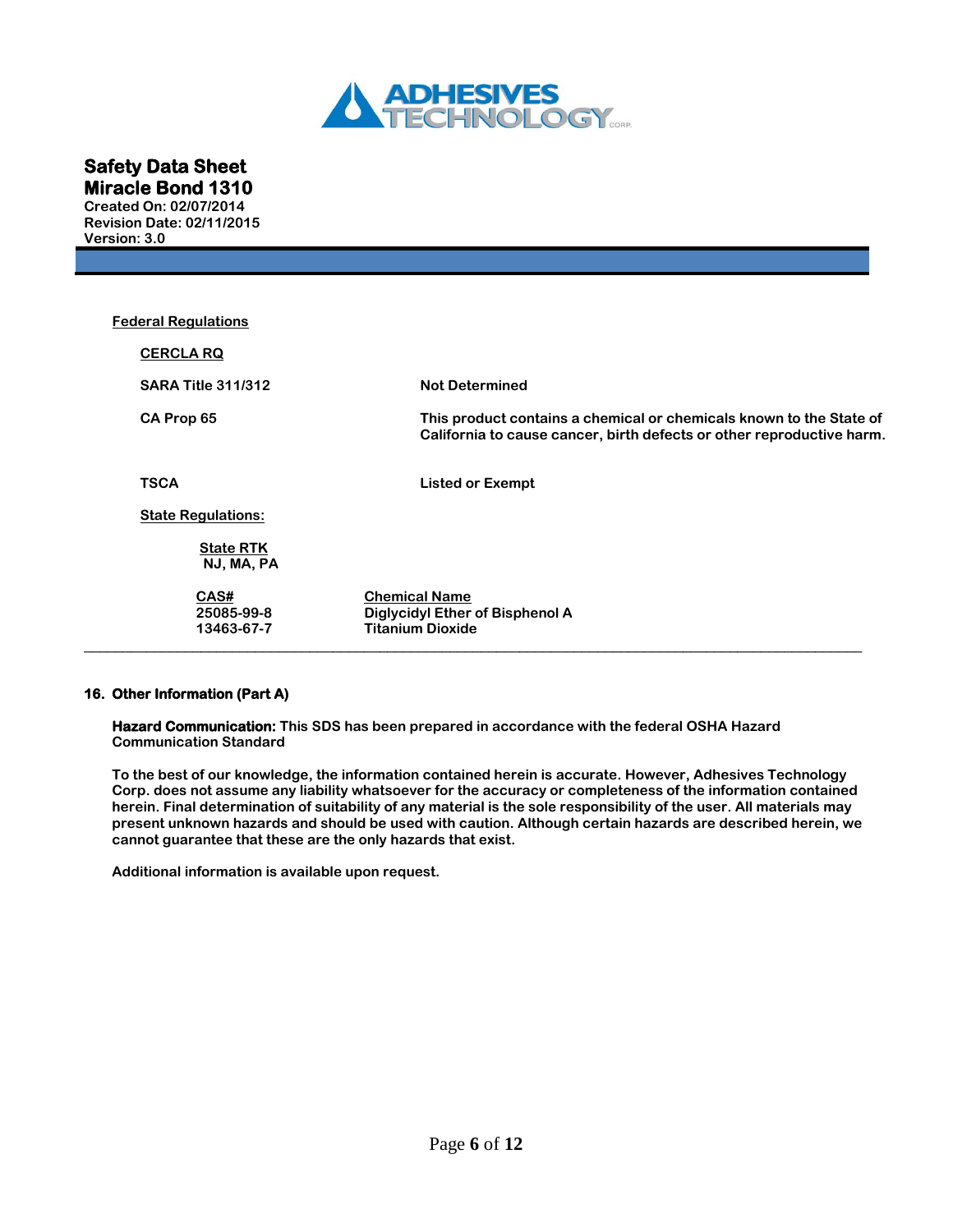

**Created On: 02/07/2014 Revision Date: 02/11/2015 Version: 3.0**

# **1. Product and Company Identification**

**Product Name: Miracle Bond 1310 (Part B) Product Use: Concrete Repair** 

### **Company Identification: Emergency Phone: Emergency Phone:**

**ADHESIVES TECHNOLOGY CORP. Chem-Tel: Pompano Beach, FL 33064 Contact Phone: 1.800.892.1880 (9:00a.m. – 5:00p.m. EST)**

**450 East Copans Road 1.800.255.3924 (24hrs)**

# **2. Hazards Identification (Part B)**

 **GHS Classification**

| <b>Health</b>                                                                                                     | <b>Physical</b>       | Environmental                      |
|-------------------------------------------------------------------------------------------------------------------|-----------------------|------------------------------------|
| <b>Skin Corrosion Cat 1</b><br>Serious Eye Damage Cat 1<br><b>Reproductive toxicity Cat 2</b><br>Carcinogen Cat 1 | <b>Not Classified</b> | <b>Toxic to Aquatic Life Cat-2</b> |

\_\_\_\_\_\_\_\_\_\_\_\_\_\_\_\_\_\_\_\_\_\_\_\_\_\_\_\_\_\_\_\_\_\_\_\_\_\_\_\_\_\_\_\_\_\_\_\_\_\_\_\_\_\_\_\_\_\_\_\_\_\_\_\_\_\_\_\_\_\_\_\_\_\_\_\_\_\_\_\_\_\_\_\_\_\_\_\_\_\_\_\_\_\_\_\_\_\_\_\_

**GHS Label:**

### **Danger:**



**Corrosive to skin and eyes Carcinogen** Carcinogen **Skin Irritant Reproductive toxicity**

# **Emergency Overview**

**Causes skin burns Causes severe eye damage Suspected of damaging fertility May cause cancer May be harmful if inhaled Wash skin thoroughly after handling Avoid breathing fume/gas/mist/vapors/spray Wear protective gloves/ protective clothing/ eye protection/ face protection Use outdoors or in a well-ventilated area Avoid contact during pregnancy/while nursing**

### **Primary Route of Exposure**

**Eyes, skin and oral** 

### **Carcinogenicity**

**This product or one of its ingredients present at 0.1% or more IS listed as a carcinogen or suspect carcinogen by NTP, IARC, Prop 65 or OSHA.** 

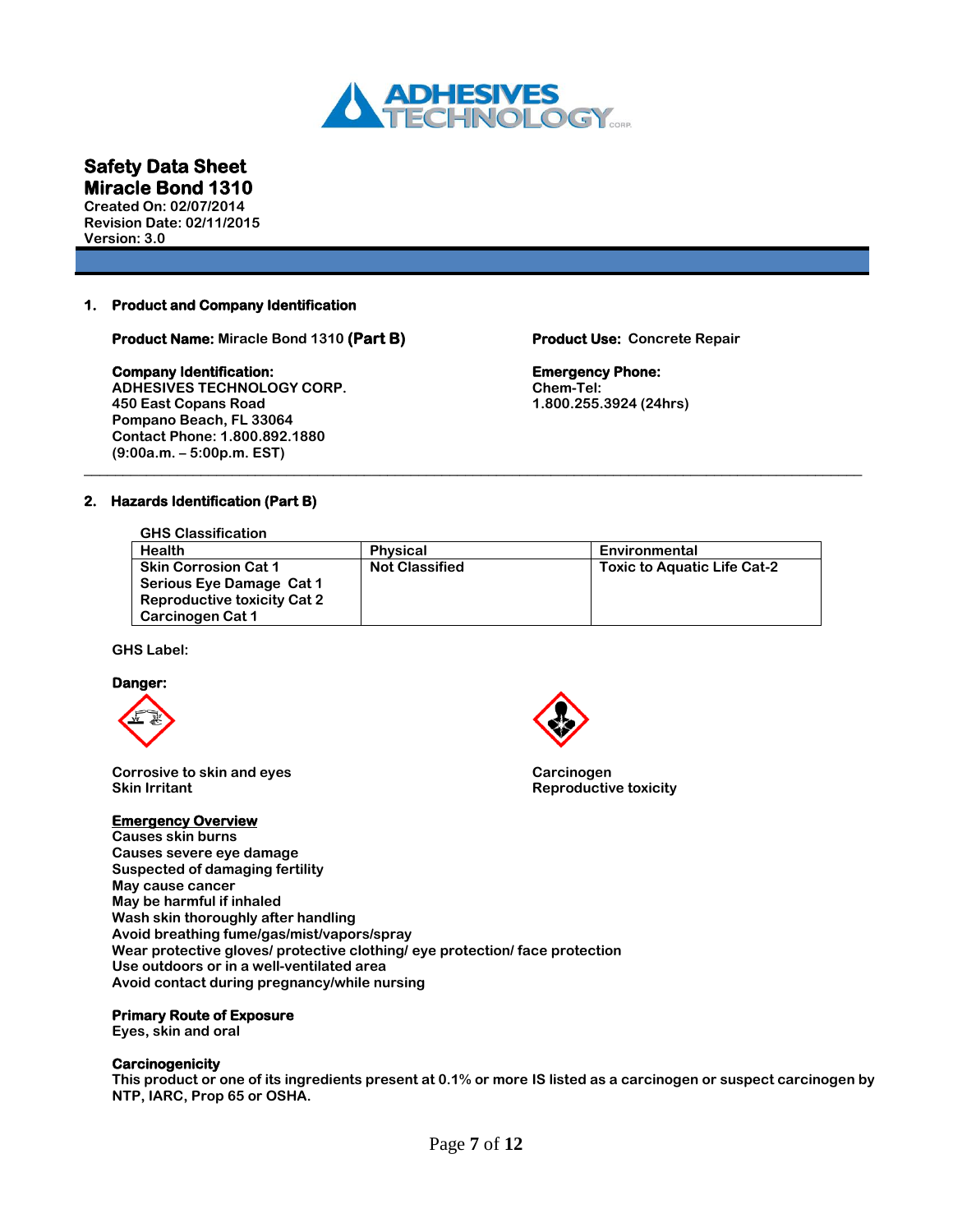

**Revision Date: 02/11/2015 Version: 3.0**

# **3. Composition/ Information on Ingredients (Part B)**

| <b>CAS Number</b> | Content%    | <b>Chemical Name</b>                   |
|-------------------|-------------|----------------------------------------|
| 140-31-8          | $5 - 15$    | N-Aminoethylpiperazine                 |
| $112 - 24 - 3$    | $1 - 5$     | Triethylenetetramine                   |
| 107-21-1          | $1 - 5$     | <b>Ethylene Glycol</b>                 |
| 84852-15-3        | $15 - 30$   | Nonylphenol                            |
| 100-51-6          | $1 - 5$     | <b>Benzyl Alcohol</b>                  |
| $90 - 72 - 2$     | $3 - 7$     | Tris-2,4,6-(dimethylaminomethyl)phenol |
| Proprietary       | $10 - 20$   | Non-Hazardous Proprietary Ingredient   |
| 14808-60-7        | $0.5 - 1.5$ | <b>Crystalline Silica</b>              |

\_\_\_\_\_\_\_\_\_\_\_\_\_\_\_\_\_\_\_\_\_\_\_\_\_\_\_\_\_\_\_\_\_\_\_\_\_\_\_\_\_\_\_\_\_\_\_\_\_\_\_\_\_\_\_\_\_\_\_\_\_\_\_\_\_\_\_\_\_\_\_\_\_\_\_\_\_\_\_\_\_\_\_\_\_\_\_\_\_\_\_\_\_\_\_\_\_\_\_\_

# **4. First Aid Measures (Part B)**

**Inhalation: Move to fresh air; give oxygen if breathing is difficult. Call a physician if symptoms persist. Eyes: Immediately flush eyes with plenty of water for at least 15 minutes. Call a physician if symptoms persist. Skin: Remove contaminated clothing. Wash with mild soap and water. Get medical attention if skin irritation or dermatitis persists.**

\_\_\_\_\_\_\_\_\_\_\_\_\_\_\_\_\_\_\_\_\_\_\_\_\_\_\_\_\_\_\_\_\_\_\_\_\_\_\_\_\_\_\_\_\_\_\_\_\_\_\_\_\_\_\_\_\_\_\_\_\_\_\_\_\_\_\_\_\_\_\_\_\_\_\_\_\_\_\_\_\_\_\_\_\_\_\_\_\_\_\_\_\_\_\_\_\_\_\_\_

**Ingestion: Give plenty of water. DO NOT induce vomiting. Call a physician immediately. Other: Referral to a physician is recommended if there is any question about the seriousness of the injury/exposure. If sensitization occurs, future contact with the material should be avoided.** 

### **5. Fire Fighting Measures (Part B)**

| <b>Flash Point:</b>      | >93°C (200°F) |
|--------------------------|---------------|
| <b>Flammable Limits:</b> | N/A           |

### **Extinguisher Media**

**Carbon Dioxide, Dry Chemical, Water Fog**

# **Unusual Fire and Explosion Hazard**

**None known. Thermal Decomposition can be formed.**

### **Special Fire Fighting Procedures**

**Firefighters must wear self-contained breathing apparatus and full protective clothing to prevent contact with toxic and/or irritating fumes.** 

### **6. Accidental Release Measures (Part B)**

### **Personal Precautions:**

**Avoid all personal contact. In enclosed areas, cleanup personnel should wear self-contained breathing apparatus.** 

\_\_\_\_\_\_\_\_\_\_\_\_\_\_\_\_\_\_\_\_\_\_\_\_\_\_\_\_\_\_\_\_\_\_\_\_\_\_\_\_\_\_\_\_\_\_\_\_\_\_\_\_\_\_\_\_\_\_\_\_\_\_\_\_\_\_\_\_\_\_\_\_\_\_\_\_\_\_\_\_\_\_\_\_\_\_\_\_\_\_\_\_\_\_\_\_\_\_\_\_

### **Environmental Precautions**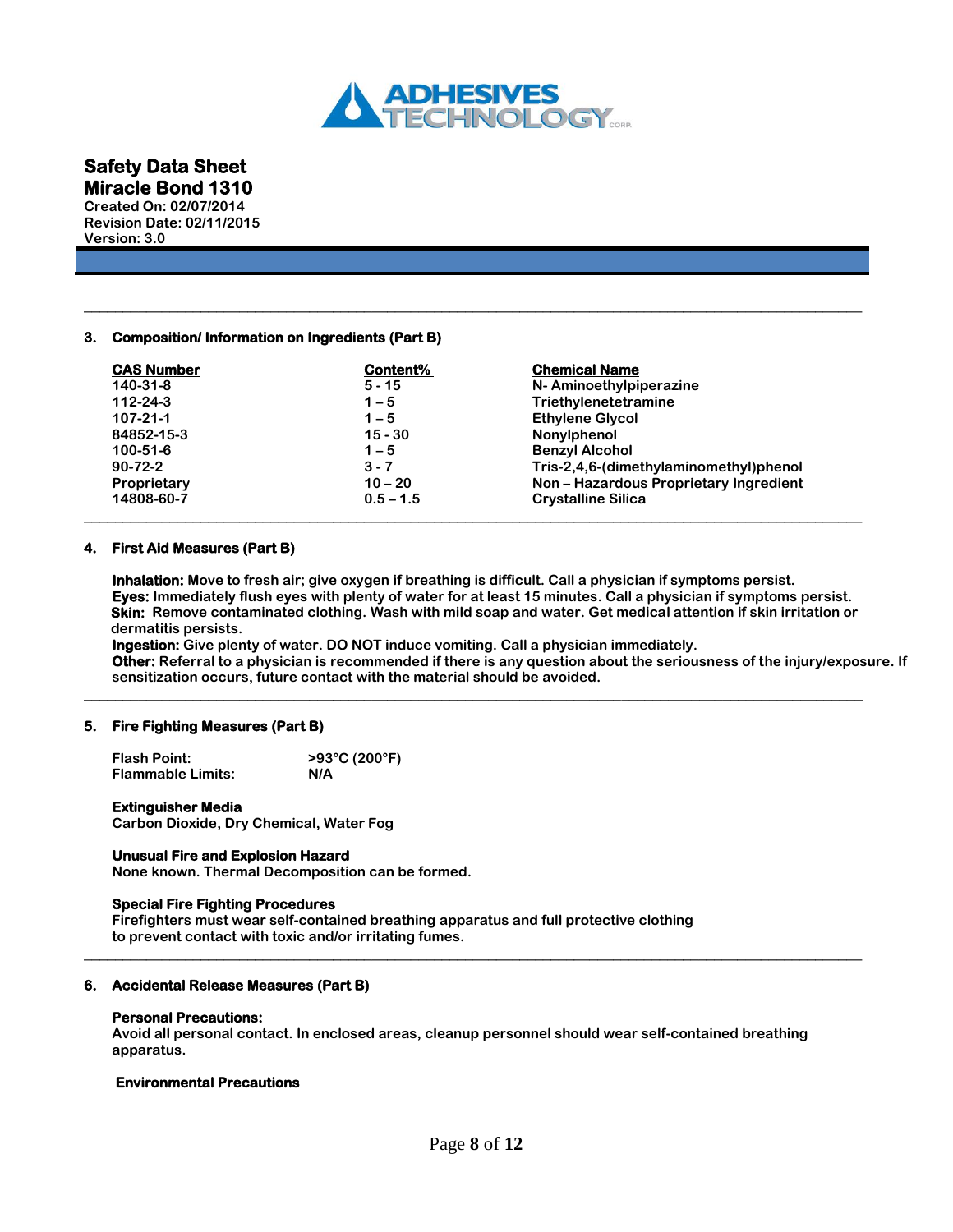

**Created On: 02/07/2014 Revision Date: 02/11/2015 Version: 3.0**

> **Cover spills with sawdust, vermiculite, or other absorbent material to minimize spreading of the material before collecting.**

\_\_\_\_\_\_\_\_\_\_\_\_\_\_\_\_\_\_\_\_\_\_\_\_\_\_\_\_\_\_\_\_\_\_\_\_\_\_\_\_\_\_\_\_\_\_\_\_\_\_\_\_\_\_\_\_\_\_\_\_\_\_\_\_\_\_\_\_\_\_\_\_\_\_\_\_\_\_\_\_\_\_\_\_\_\_\_\_\_\_\_\_\_\_\_\_\_\_\_\_

\_\_\_\_\_\_\_\_\_\_\_\_\_\_\_\_\_\_\_\_\_\_\_\_\_\_\_\_\_\_\_\_\_\_\_\_\_\_\_\_\_\_\_\_\_\_\_\_\_\_\_\_\_\_\_\_\_\_\_\_\_\_\_\_\_\_\_\_\_\_\_\_\_\_\_\_\_\_\_\_\_\_\_\_\_\_\_\_\_\_\_\_\_\_\_\_\_\_\_\_

# **7. Handling and Storage (Part B)**

**Handling: Avoid contact with eyes, skin and clothing. Avoid inhalation of vapors. Use with adequate ventilation. Use appropriate personal protection equipment (Section 8). Wash thoroughly after handling. Storage: Store in a cool dry place away from direct sunlight. Keep from freezing. Recommended storage temperature range in between 4 ºC and 35 ºC (40ºF and 95º F).** 

# **8. Exposure Control and Personal Protection (Part B)**

# **Exposure Guidelines**

| <b>Component</b>                                  | CAS#           | <b>OSHA PEL</b>       | TLV                       |
|---------------------------------------------------|----------------|-----------------------|---------------------------|
| <b>Ethylene Glycol</b>                            | $107 - 21 - 1$ | 50ppm (Ceiling)       | 100 mg/ $m^3$ (Ceiling)   |
| <b>Quartz Silica Sand</b><br>(Crystalline Silica) | 14808-<br>60-7 | 0.1 mg/m <sup>3</sup> | $0.025 \,\mathrm{mg/m^3}$ |
| <b>Benzyl Alcohol</b>                             | $100 - 51 - 6$ | 50ppm (Ceiling)       | 100 mg/m $3$              |

**Engineering Measures: Use local and general exhaust ventilation to maintain airborne concentrations below TLV. Suitable respiratory equipment should be used in cases of insufficient ventilation or where operational procedures demand it.**

# **Personal Protective Equipment**

# **Respiratory Protection**

**None normally required. Use a NIOSH approved organic vapor chemical cartridge respirator when air movement is inadequate to control vapor build-up.**

# **Eye/Face Protection**

**Wear splash proof chemical goggles/ full face shield if there is a potential for splashing.**

### **Skin / Body Protection**

**Wear Suitable gloves (neoprene, nitrile rubber or PVC) and protective clothing to mitigate exposure.**

# **Other Protective Clothing or Equipment**

**Use protective clothing which is chemical resistant to this material. Safety shoes and boots should also be chemical resistant.** \_\_\_\_\_\_\_\_\_\_\_\_\_\_\_\_\_\_\_\_\_\_\_\_\_\_\_\_\_\_\_\_\_\_\_\_\_\_\_\_\_\_\_\_\_\_\_\_\_\_\_\_\_\_\_\_\_\_\_\_\_\_\_\_\_\_\_\_\_\_\_\_\_\_\_\_\_\_\_\_\_\_\_\_\_\_\_\_\_\_\_\_\_\_\_\_\_\_\_\_

# **9. Physical and Chemical Properties (Part B)**

| Appearance:              | <b>Black Paste</b> |
|--------------------------|--------------------|
| <b>Evaporation Rate:</b> | N/A                |
| Odor:                    | <b>Slight Odor</b> |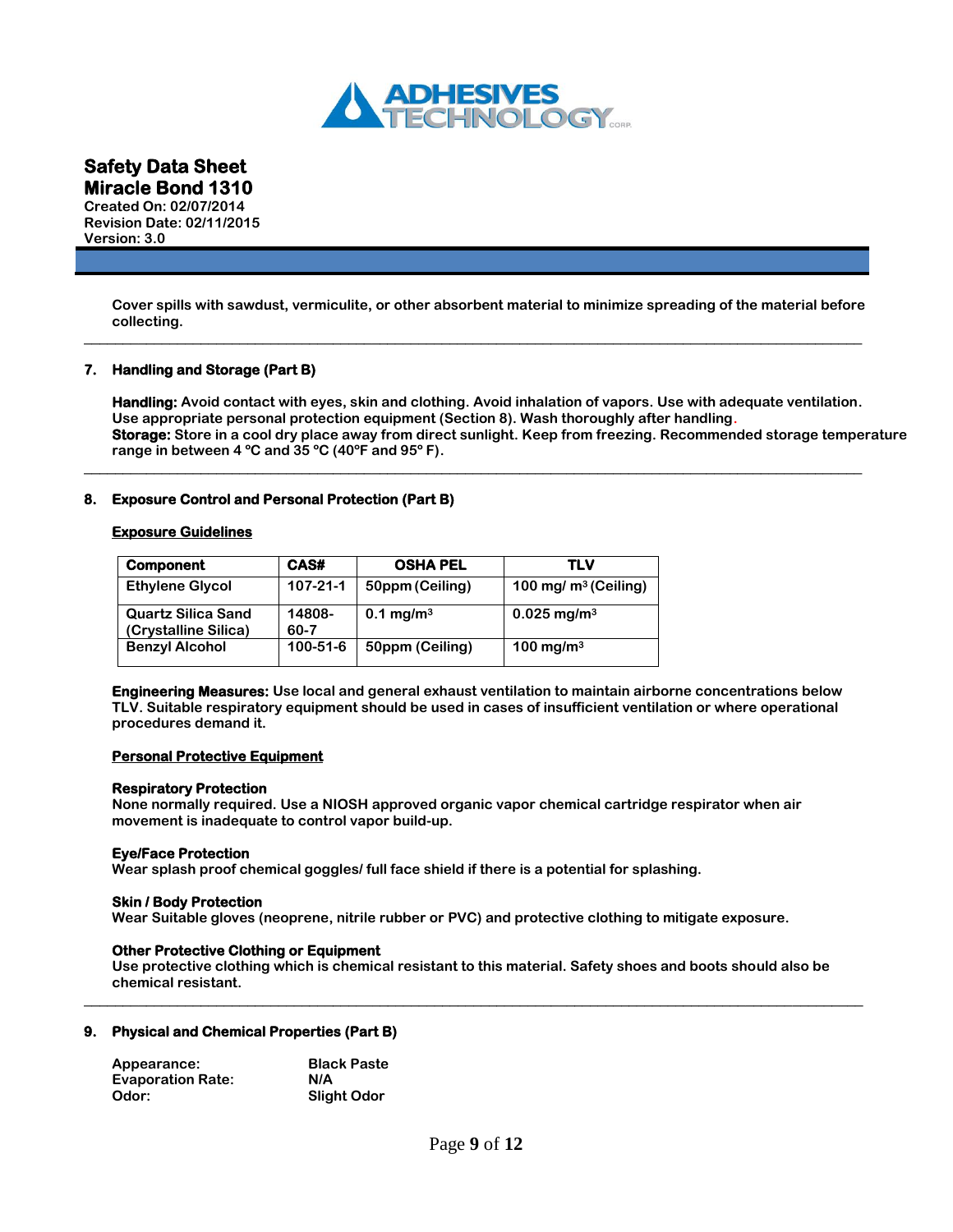

**Created On: 02/07/2014 Revision Date: 02/11/2015 Version: 3.0**

| <b>Solubility in Water:</b> | <b>Insoluble</b>    |
|-----------------------------|---------------------|
| Specific Gravity(g/cc):     | N/A                 |
| Vapor Density(air = $1$ ):  | <b>Non-Volatile</b> |
| <b>Vapor Pressure:</b>      | N/A                 |
| <b>VOC Content:</b>         | 20g/l (when mixed)  |
| pH:                         | N/D                 |
| <b>Boiling Point:</b>       | N/A                 |
|                             |                     |

# **10. Stability and Reactivity (Part B)**

| Stability:                    | <b>Stable</b>                                                                        |
|-------------------------------|--------------------------------------------------------------------------------------|
| <b>Thermal Decomposition:</b> | Can yield $CO$ , $CO2$ and organic Nitrogen compounds.                               |
| Incompatibility:              | Strong acids, peroxides, and other oxidizing agents                                  |
| Conditions to avoid:          | Exposure to excessive heat and storage above 35°C (95°F) will shorten shelf<br>life. |

**\_\_\_\_\_\_\_\_\_\_\_\_\_\_\_\_\_\_\_\_\_\_\_\_\_\_\_\_\_\_\_\_\_\_\_\_\_\_\_\_\_\_\_\_\_\_\_\_\_\_\_\_\_\_\_\_\_\_\_\_\_\_\_\_\_\_\_\_\_\_\_\_\_\_\_\_\_\_\_\_\_\_\_\_\_\_\_\_\_\_\_\_\_\_\_\_\_\_\_\_\_\_\_\_\_\_\_\_\_\_\_**

# **11. Toxicological Information (Part B)**

# **Acute Oral Toxicity:**

**Not Determined**

# **Acute Dermal Toxicity:**

**Not Determined**

# **Acute Inhalation Toxicity:**

**Not Determined**

# **Skin Irritation:**

**Corrosive to skin The product has not been tested. The statement has been derived from the properties of the individual components.**

# **Eye Irritation:**

**Severe damage to eyes. The product has not been tested. The statement has been derived from the properties of the individual components.**

# **Respiratory Irritation:**

**Inhalation of vapors or mists may cause irritation to the respiratory system.** 

# **Sensitization:**

**May cause allergic skin reaction and irritation to the respiratory system. The product has not been tested. The statement has been derived from the properties of the individual components.**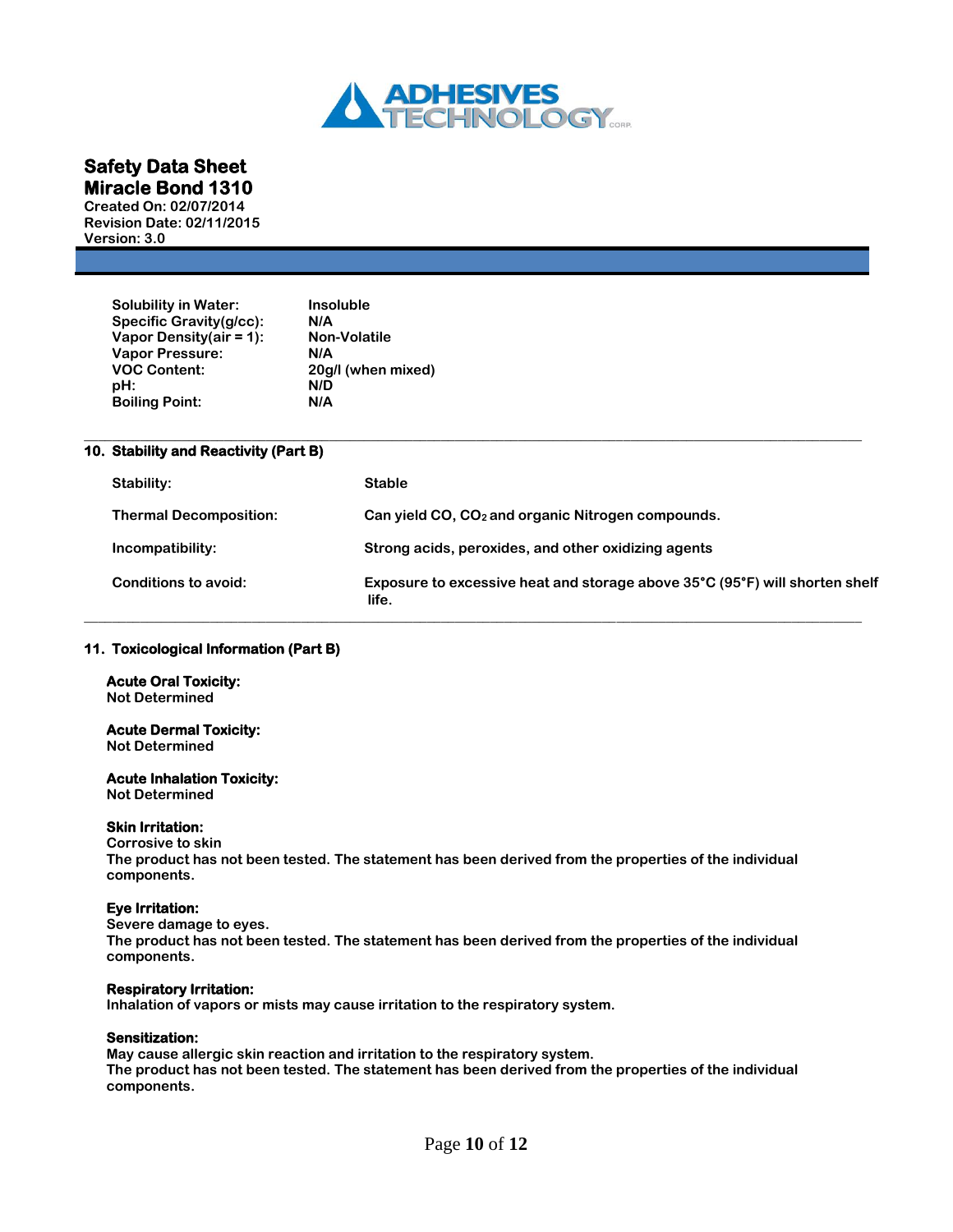

**Created On: 02/07/2014 Revision Date: 02/11/2015 Version: 3.0**

# **Carcinogenicity Classification: Quartz Silica Sand (Crystalline Silica):**

**IARC Group1: Known human carcinogen based on human evidence. NTP (National Toxicology Program) has classified Crystalline Silica as a known human carcinogen.** 

**\_\_\_\_\_\_\_\_\_\_\_\_\_\_\_\_\_\_\_\_\_\_\_\_\_\_\_\_\_\_\_\_\_\_\_\_\_\_\_\_\_\_\_\_\_\_\_\_\_\_\_\_\_\_\_\_\_\_\_\_\_\_\_\_\_\_\_\_\_\_\_\_\_\_\_\_\_\_\_\_\_\_\_\_\_\_\_\_\_\_\_\_\_\_\_\_\_\_\_\_\_\_\_\_\_\_\_\_\_\_\_**

# **12. Ecological Information (Part B)**

**At the present state of knowledge, no negative ecological effects are expected. Past experiences have shown this material to have no harmful effect on the environment.**

# **13. Disposal Considerations (Part B)**

**If the material as supplied becomes a waste, dispose in accordance with federal, state and local regulations. \_\_\_\_\_\_\_\_\_\_\_\_\_\_\_\_\_\_\_\_\_\_\_\_\_\_\_\_\_\_\_\_\_\_\_\_\_\_\_\_\_\_\_\_\_\_\_\_\_\_\_\_\_\_\_\_\_\_\_\_\_\_\_\_\_\_\_\_\_\_\_\_\_\_\_\_\_\_\_\_\_\_\_\_\_\_\_\_\_\_\_\_\_\_\_\_\_\_\_\_\_\_\_\_\_\_\_\_\_\_\_**

**\_\_\_\_\_\_\_\_\_\_\_\_\_\_\_\_\_\_\_\_\_\_\_\_\_\_\_\_\_\_\_\_\_\_\_\_\_\_\_\_\_\_\_\_\_\_\_\_\_\_\_\_\_\_\_\_\_\_\_\_\_\_\_\_\_\_\_\_\_\_\_\_\_\_\_\_\_\_\_\_\_\_\_\_\_\_\_\_\_\_\_\_\_\_\_\_\_\_\_\_\_\_\_\_\_\_\_\_\_\_\_**

# **14. Transportation Information (Part B)**

# **DOT (US)**

**CARTRIDGE: Limited Quantity, LTD QTY BULK – Corrosive Liquids, n.o.s. (aminoethylpiperazine, 4-Nonylphenol, branched), Class 8, UN 1760, PG III** 

### **IATA/ICAO**

**CARTRIDGE/BULK: Corrosive Liquids, n.o.s. (aminoethylpiperazine, 4-Nonylphenol, branched), Class 8, UN 1760, PG III** 

### **IMDG**

**CARTRIDGE/BULK: Corrosive Liquids, n.o.s. (aminoethylpiperazine, 4-Nonylphenol, branched) Class 8, UN 1760, PG III Marine pollutant: yes** 

**\_\_\_\_\_\_\_\_\_\_\_\_\_\_\_\_\_\_\_\_\_\_\_\_\_\_\_\_\_\_\_\_\_\_\_\_\_\_\_\_\_\_\_\_\_\_\_\_\_\_\_\_\_\_\_\_\_\_\_\_\_\_\_\_\_\_\_\_\_\_\_\_\_\_\_\_\_\_\_\_\_\_\_\_\_\_\_\_\_\_\_\_\_\_\_\_\_\_\_\_\_\_\_\_\_\_\_\_\_\_\_**

# **15. Regulatory Information (Part B)**



 **NFPA Rating** 



**Hazard Rating: 0 = minimal, 1 = Slight, 2 = moderate, 3 = severe, 4 = extreme**